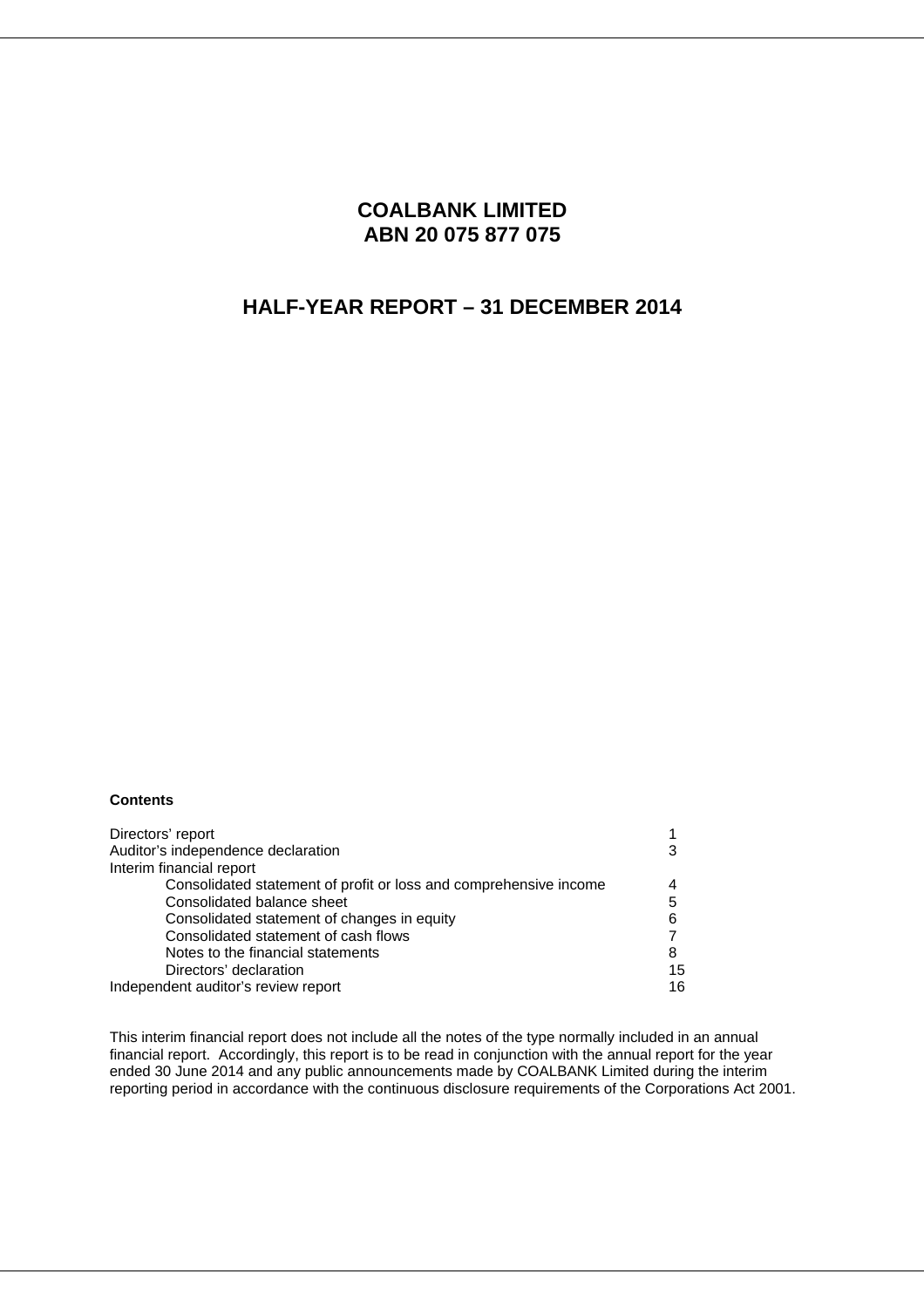# **DIRECTORS' REPORT**

Your directors present their report on the consolidated entity consisting of COALBANK Limited and the entities it controlled at the end of, or during, the half-year ended 31 December 2014.

#### **Directors**

#### **DIRECTORS**

The names and details of the Directors of Coalbank Limited in office at the date of this report or at any time during the financial half-year are:

| <b>Name</b>  | <b>Position</b>                  | <b>Period of Directorship</b> |
|--------------|----------------------------------|-------------------------------|
| Anthony Chan | Non-Executive Chairman           | Appointed 22 November 2013    |
| Nick Bolkus  | Non-Executive Deputy<br>Chairman | Appointed 22 November 2013    |
| George Lam   | Non-Executive Director           | Appointed 22 November 2013    |
| Daniel Chan  | Non-Executive Director           | Appointed 22 November 2013    |
| Ron Marks    | Non-Executive Director           | Appointed 23 November 2013    |

#### **Review of operations**

The loss after income tax of the Group for the half-year was \$3,800,426 (2013: profit \$446,559) after expensing \$3,095,403 (2013: Nil) of capitalised exploration expenditure. The prior year profit included the one-off profit from discontinued operations of \$1,335,555 as detailed in note 12 to the financial statements.

The write-off of capitalised exploration expenditure recognises the continuing process undertaken by the Group to rationalise holding costs in areas where cola project development would be very long term in the current industry environment.

Exploration activities in the half-year were limited to desktop studies and maintenance of field facilities where exploration equipment is stored. The Company continued to rank the economic benefit of existing tenements and is in the process of reducing the number of tenements held.

#### **CORPORATE ACTIVITIES:**

#### **Placement**

During the half year to 31 December 2014, the Company made a placement of 128,093,700 shares at 1.5 cents raising \$1.9 million.

#### **Potential Acquisition of Ebenezer Mine and associated permits**

During the half year, Coalbank entered into a binding Terms Sheet with Zedemar Holdings Pty Ltd, a privately owned company to acquire a 100% interest in ML 4712, known as Ebenezer Mine together with its associated assets and MDL 172.

The Company has conducted and continues to undertake due diligence activities in respect of this potential acquisition. Although the conditions precedents were not satisfied by the agreed date, Coalbank has secured a non-exclusive extension to June 2015, during which to complete the conditions precedent to settlement.

#### **Strategic Direction**

The Company's key strategic focuses are:

- 1. Acquisition of a suitable project to provide cash flow in the sort to medium term;
- 2. Exploration and development of existing and new coal projects for the creating of longerterm shareholder value; and
- 3. Coal procurement and trading to pursue short-to-medium term revenue opportunities.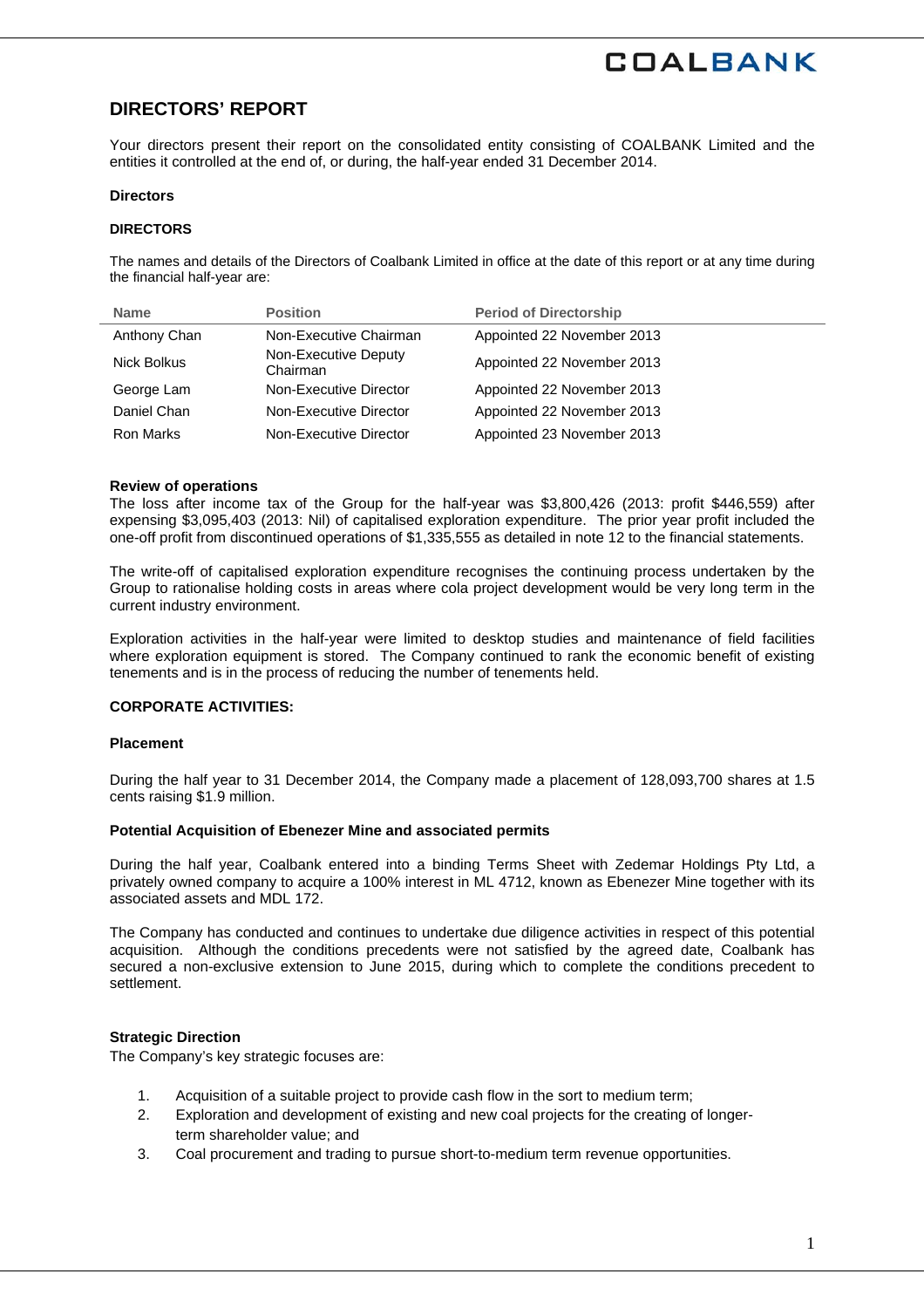The Company has reviewed its current tenement holdings with emphasis being place on tenements which may hold economic benefit to the company in the short to medium term. The intent is to preserve cash which will allow the Company to explore other opportunities that may arise.

#### **ACTIVITIES RELATED TO ENERGY PROJECTS:**

#### **Coal Projects - Tenement Portfolio Update**

After completing its review of existing tenements, Coalbank is in the process of lodging relinquishments with the Department of Natural Resources for some 22 tenements of the current 31 tenements held. These tenements were considered to hold limited short to medium term economic benefits for the Company due to lack of infrastructure or likelihood of identifying economic resources for development taking into account all relevant factors.

#### **Coal Projects – General**

Coalbank expects the remainder of the financial year to focus on securing finance for the Ebenezer project and finalising the relinquishment of tenements which the Department of Natural Resources.

Only desktop studies and limited field activities were undertaken during the period.

Statutory reporting and where relevant relinquishments of sub-blocks have been made in accordance with the conditions of the various exploration permits.

#### **Auditor's independence declaration**

A copy of the auditor's independence declaration as required under section 307C of the *Corporations Act*  2001 is set out on page 3.

This report is made in accordance with a resolution of directors.

1eachery 8

**A Chan Chairman** 

**13 March 2015**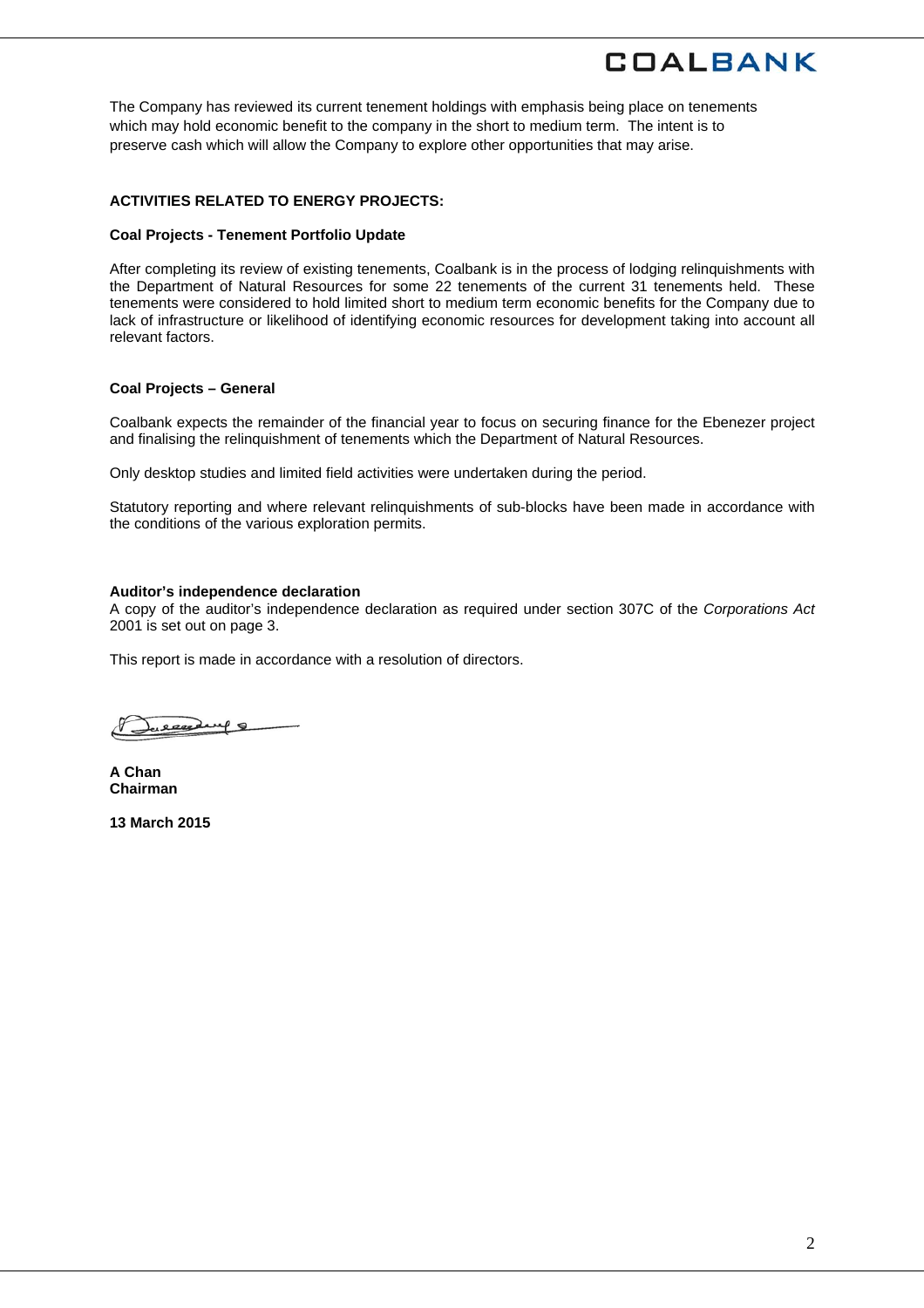

Level 10, 12 Creek St Brisbane QLD 4000 GPO Box 457 Brisbane QLD 4001 Australia

## **DECLARATION OF INDEPENDENCE BY C R JENKINS TO THE DIRECTORS OF COALBANK LIMITED**

As lead auditor for the review of Coalbank Limited for the half-year ended 31 December 2014, I declare that, to the best of my knowledge and belief, there have been:

- 1. No contraventions of the auditor independence requirements of the *Corporations Act 2001* in relation to the review; and
- 2. No contraventions of any applicable code of professional conduct in relation to the review.

This declaration is in respect of Coalbank Limited and the entities it controlled during the period.

forting

**C R Jenkins** Director

**BDO Audit Pty Ltd**

Brisbane, 13 March 2015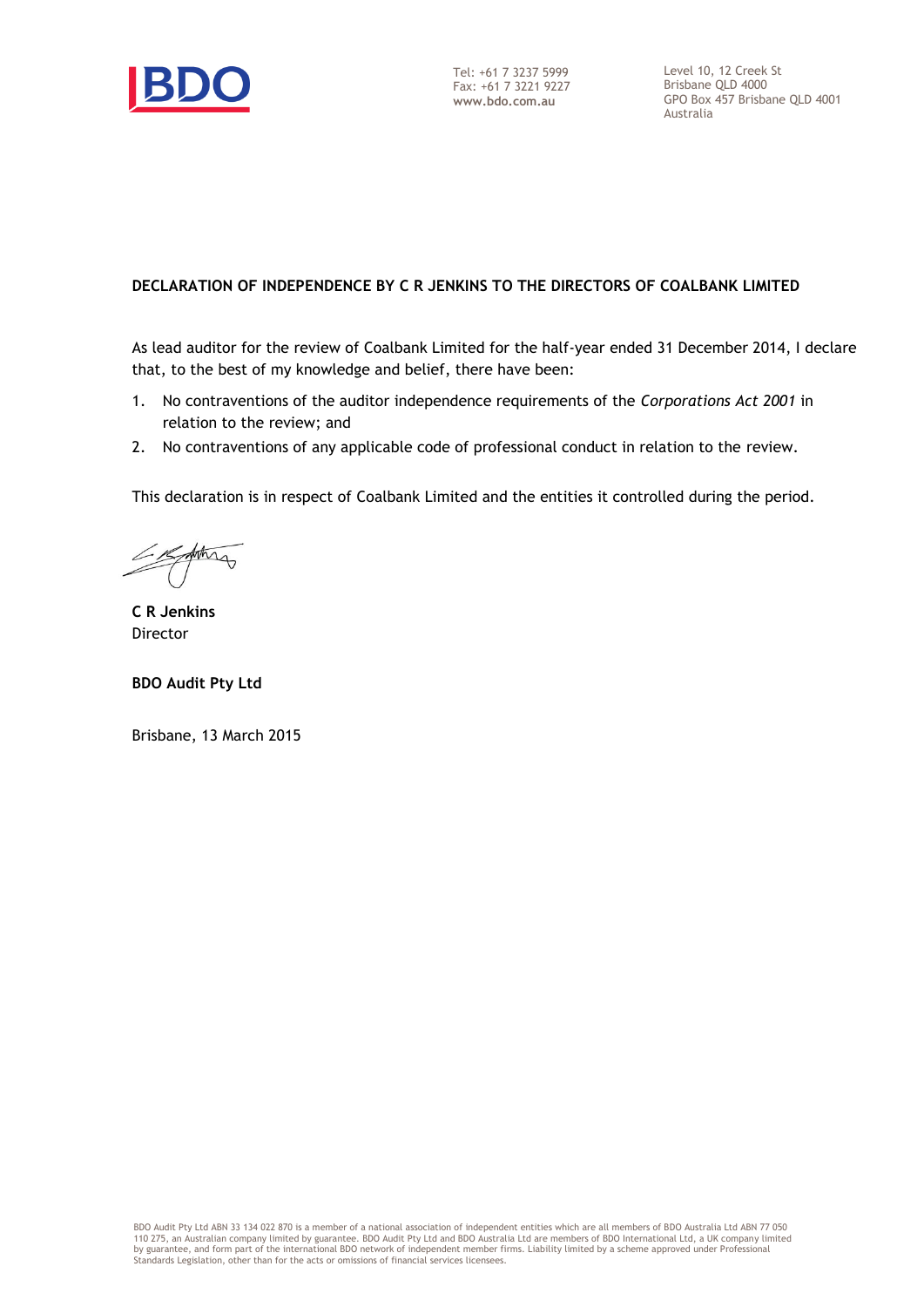## **CONSOLIDATED STATEMENT OF PROFIT OR LOSS AND OTHER COMPREHENSIVE INCOME FOR THE HALF-YEAR ENDED 31 DECEMBER 2014**

|                                                                                                                                                                                                  |             |                                                                                            | Half-year                                                       |
|--------------------------------------------------------------------------------------------------------------------------------------------------------------------------------------------------|-------------|--------------------------------------------------------------------------------------------|-----------------------------------------------------------------|
|                                                                                                                                                                                                  | <b>Note</b> | 2014<br>\$                                                                                 | 2013<br>\$                                                      |
| Revenue                                                                                                                                                                                          |             | 11,317                                                                                     | 13,551                                                          |
| Other income                                                                                                                                                                                     |             | 3,182                                                                                      | 1,534                                                           |
| Professional services expenses<br>Tenement expenditure written off<br>Finance costs<br>Corporate overhead expenses<br>Depreciation expenses<br>Directors' remuneration<br>Due diligence expenses | 3           | (310, 359)<br>(3,095,403)<br>(142, 324)<br>(136, 504)<br>(3,745)<br>(55, 950)<br>(70, 640) | (423, 042)<br>(166, 875)<br>(290, 613)<br>(4, 157)<br>(19, 394) |
| Loss before income tax                                                                                                                                                                           |             | (3,800,426)                                                                                | (888,996)                                                       |
| Income tax expense                                                                                                                                                                               |             |                                                                                            |                                                                 |
| Loss from continuing operations<br>Profit from discontinued operations                                                                                                                           | 12          | (3,800,426)                                                                                | (888, 996)<br>1,335,555                                         |
| Net profit (loss) for the half-year                                                                                                                                                              |             | (3,800,426)                                                                                | 446,559                                                         |
| Other comprehensive income<br>Other comprehensive income for the period, net of tax                                                                                                              |             |                                                                                            |                                                                 |
| Total comprehensive income / (loss) attributable to the owners<br>of COALBANK Limited                                                                                                            |             | (3,800,426)<br>=========                                                                   | 446,559<br>=======                                              |
|                                                                                                                                                                                                  |             | <b>Cents</b>                                                                               | <b>Cents</b>                                                    |
| Loss per share for loss from continuing operations attributable to<br>the ordinary equity holders of COALBANK Limited:<br>Basic earnings per share<br>Diluted earnings per share                 |             | (0.4)<br>(0.4)                                                                             | (0.1)<br>(0.1)                                                  |
| Profit / (loss) per share for profit / (loss) attributable to the ordinary equity holders<br>of COALBANK Limited:                                                                                |             |                                                                                            |                                                                 |
| Basic earnings per share<br>Diluted earnings per share                                                                                                                                           |             | (0.4)<br>(0.4)                                                                             | 0.0<br>0.0                                                      |

The above consolidated statement of profit or loss and other comprehensive income should be read in conjunction with the accompanying notes.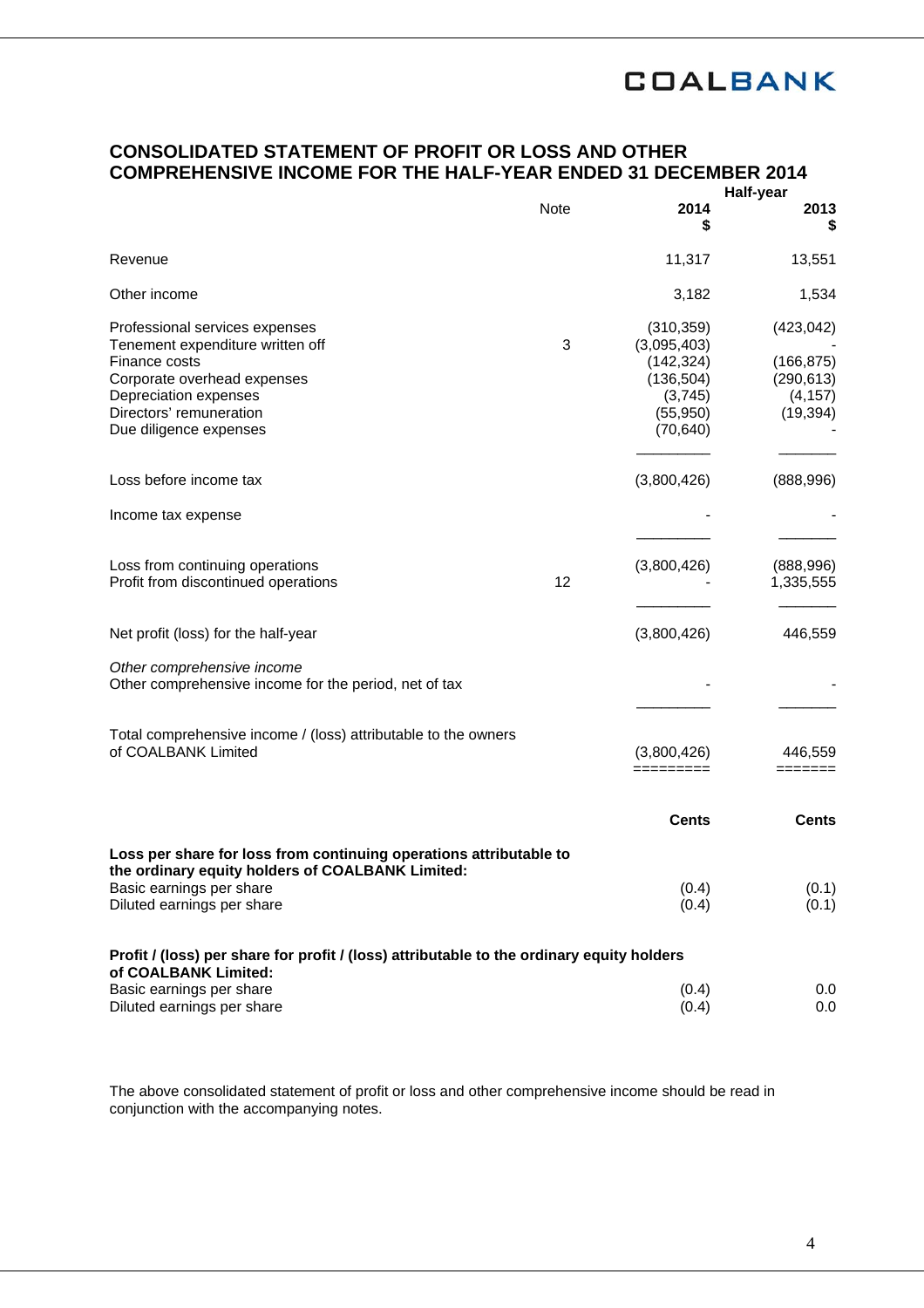# **CONSOLIDATED BALANCE SHEET AS AT 31 DECEMBER 2014**

|                                          | <b>Notes</b>   | 31 December<br>2014<br>\$ | 30 June<br>2014<br>\$    |
|------------------------------------------|----------------|---------------------------|--------------------------|
| <b>ASSETS</b>                            |                |                           |                          |
| <b>Current assets</b>                    |                |                           |                          |
| Cash and cash equivalents<br>Receivables |                | 911,945                   | 142,424                  |
|                                          |                | 172,241                   | 167,927                  |
| <b>Total current assets</b>              |                | 1,084,186                 | 310,351                  |
| <b>Non-current assets</b>                |                |                           |                          |
| Plant and equipment                      |                | 15,416                    | 17,225                   |
| Exploration and evaluation assets        |                | 17,051,337                | 19,810,991               |
| Other assets                             |                | 68,000                    | 73,000                   |
|                                          |                |                           |                          |
| Total non-current assets                 |                | 17, 134, 753              | 19,901,216               |
|                                          |                |                           |                          |
| <b>Total assets</b>                      |                | 18,218,939<br>=========   | 20,211,567<br>=========  |
| <b>LIABILITIES</b>                       |                |                           |                          |
| <b>Current liabilities</b>               |                |                           |                          |
| Trade and other payables                 |                | 147,135                   | 157,212                  |
| Borrowings                               | $\overline{7}$ | 2,000,000                 | 2,103,513                |
| <b>Total current liabilities</b>         |                | 2,147,135                 | 2,260,725                |
|                                          |                |                           |                          |
| <b>Non-current liabilities</b>           |                |                           |                          |
| Other financial liabilities              | 6              | 1,500,000                 | 1,500,000                |
| Total non-current liabilities            |                | 1,500,000                 | 1,500,000                |
| <b>Total liabilities</b>                 |                |                           |                          |
|                                          |                | 3,647,135<br>========     | 3,760,725<br>$=$ ======= |
| <b>Net assets</b>                        |                | 14,571,804                | 16,450,842               |
|                                          |                | =========                 | =========                |
| <b>EQUITY</b>                            |                |                           |                          |
| Contributed equity                       | 8              | 62,974,400                | 61,053,012               |
| Reserves                                 |                | 3,528,043                 | 3,528,043                |
| <b>Accumulated losses</b>                |                | (51, 930, 639)            | (48, 130, 213)           |
| <b>Total equity</b>                      |                | 14,571,804                | 16,450,842               |
|                                          |                | $=$ ========              | =========                |

The above consolidated balance sheet should be read in conjunction with the accompanying notes.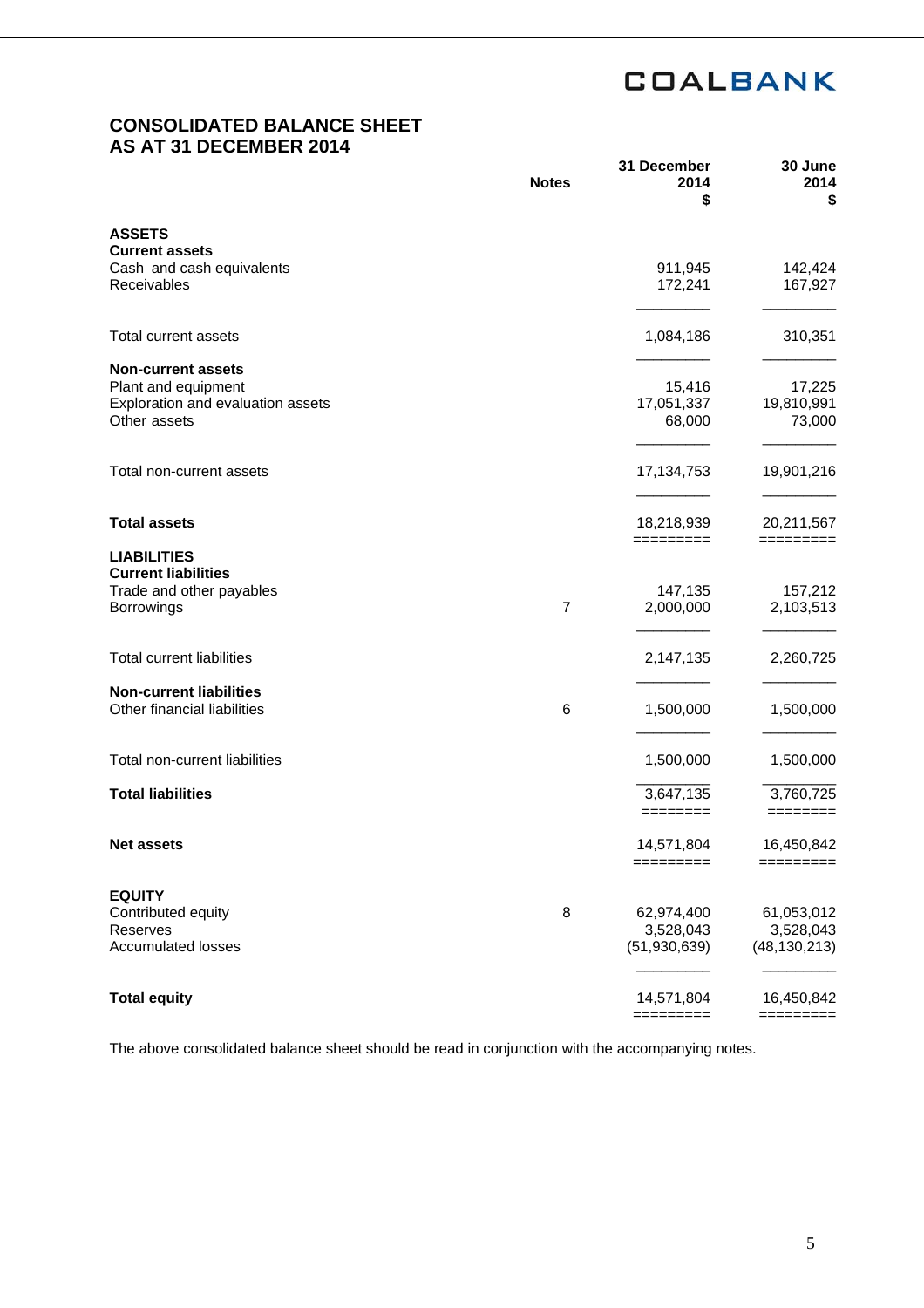# **CONSOLIDATED STATEMENT OF CHANGES IN EQUITY FOR THE HALF-YEAR ENDED 31 DECEMBER 2014**

|                                                                                      | <b>Issued capital</b><br>S | <b>Accumulated</b><br><b>losses</b><br>\$ | <b>Share based</b><br>payments<br>reserve<br>\$ | <b>Total</b><br>\$ |
|--------------------------------------------------------------------------------------|----------------------------|-------------------------------------------|-------------------------------------------------|--------------------|
| Balance at 1 July 2013                                                               | 60,792,142                 | (47,520,296)                              | 3,528,043                                       | 16,799,889         |
| Profit for the period<br>Other comprehensive income                                  |                            | 446,559                                   |                                                 | 446,559            |
| <b>Total comprehensive income</b>                                                    |                            | 446,559                                   |                                                 | 446,559            |
| <b>Transactions with owners in</b><br>their capacity as owners:                      |                            |                                           |                                                 |                    |
| Issue of share capital, net of<br>transaction costs<br>Value of conversion rights on |                            |                                           |                                                 |                    |
| convertible notes                                                                    | 260,870                    |                                           |                                                 | 260,870            |
| Sub total                                                                            | 260,870                    |                                           |                                                 | 260,870            |
| <b>Balance at 31 December 2013</b>                                                   | 61,053,012                 | (47,073,737)                              | 3,528,043                                       | 17,507,318         |
| Balance at 1 July 2014                                                               | 61,053,012                 | (48, 130, 213)                            | 3,528,043                                       | 16,450,842         |
| Profit for the period<br>Other comprehensive income                                  |                            | (3,800,426)                               |                                                 | (3,800,426)        |
| <b>Total comprehensive income</b>                                                    |                            | (3,800,426)                               |                                                 | (3,800,426)        |
| <b>Transactions with owners in</b><br>their capacity as owners:                      |                            |                                           |                                                 |                    |
| Issue of share capital, net of<br>transaction costs                                  | 1,921,388                  |                                           |                                                 | 1,921,388          |
| Sub total                                                                            | 1,921,388                  |                                           |                                                 | 1,921,388          |
| Balance at 31 December 2014                                                          | 62,974,400                 | (51, 930, 639)                            | 3,528,043                                       | 14,571,804         |

The above consolidated statement of changes in equity should be read in conjunction with the accompanying notes.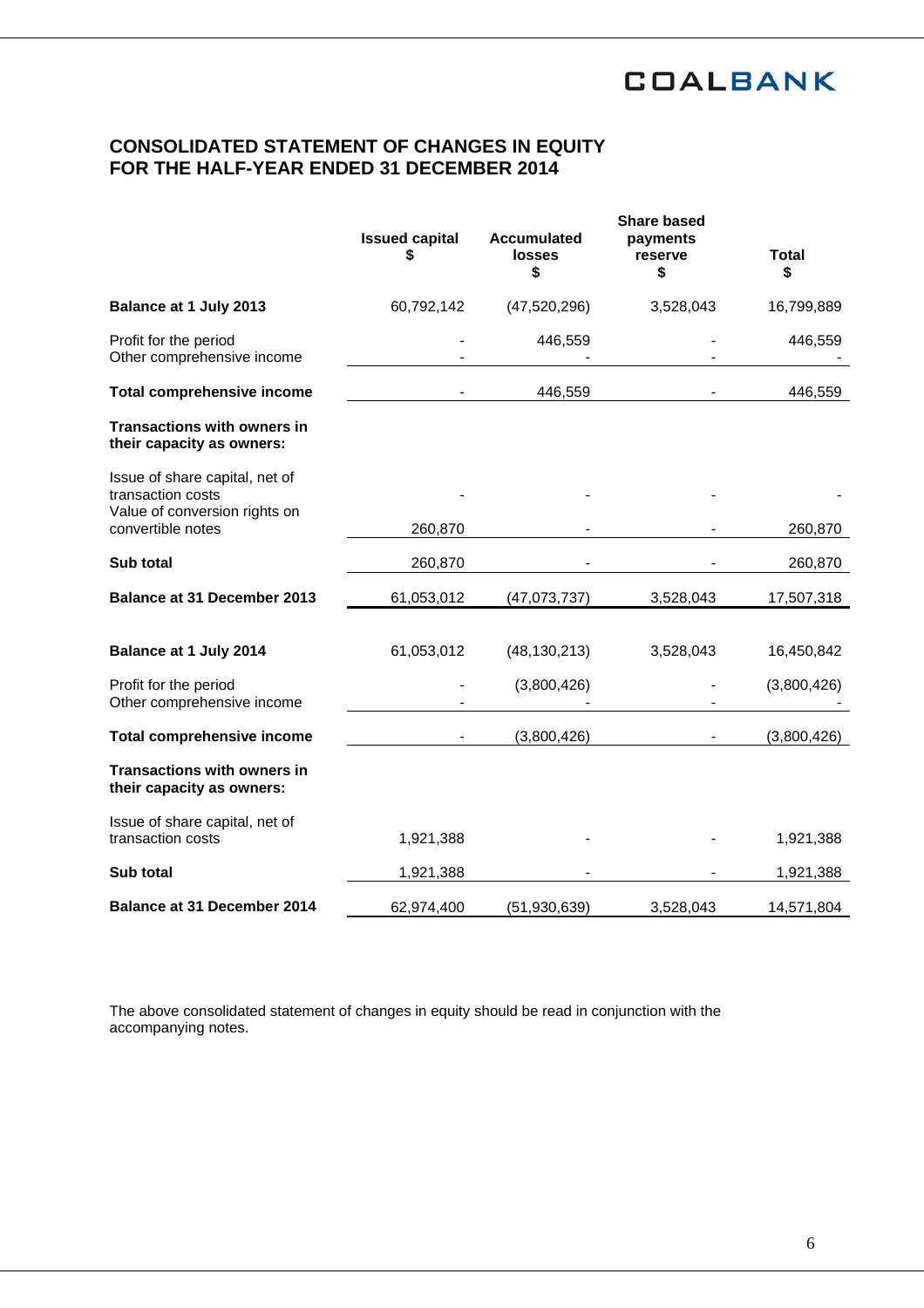# **CONSOLIDATED STATEMENT OF CASH FLOWS FOR THE HALF-YEAR ENDED 31 DECEMBER 2014**

|                                                                                                                                                                                                            |                                                      | Half-year                                   |
|------------------------------------------------------------------------------------------------------------------------------------------------------------------------------------------------------------|------------------------------------------------------|---------------------------------------------|
|                                                                                                                                                                                                            | 2014<br>\$                                           | 2013<br>S                                   |
| Cash flows from operating activities                                                                                                                                                                       |                                                      |                                             |
| Receipts in the course of operations (inclusive of goods and services tax)<br>Payments to suppliers and employees (inclusive of goods and services tax)<br>Interest received                               | 19,637<br>(649,079)<br>11,317                        | 68,024<br>(1, 100, 804)<br>13,551           |
| Net cash outflow from operating activities                                                                                                                                                                 | (618, 125)                                           | (1,019,229)                                 |
| Cash flows from investing activities                                                                                                                                                                       |                                                      |                                             |
| Payments for exploration assets<br>Payments for plant and equipment<br>Proceeds on sale of plant and equipment<br>Payment for security deposit<br>Refund of security deposit<br>Proceeds on sale of assets | (329, 988)<br>(2, 254)<br>3,500<br>(10,000)<br>5,000 | (315, 276)<br>(5,000)<br>8,000<br>1,000,000 |
| Net cash inflow (outflow) from investing activities                                                                                                                                                        | (333, 742)                                           | 687,724                                     |
| Cash flows from financing activities                                                                                                                                                                       |                                                      |                                             |
| Proceeds from share issue<br>Proceeds from current borrowings<br>Repayment of current borrowings                                                                                                           | 1,921,388<br>100,000<br>(300,000)                    |                                             |
| Net cash inflow from financing activities                                                                                                                                                                  | 1,721,388                                            |                                             |
| Net increase / (decrease) in cash and cash equivalents                                                                                                                                                     | 769,521                                              | (331, 505)                                  |
| Cash and cash equivalents at the beginning of the half-year                                                                                                                                                | 142,424                                              | 907,773                                     |
| Cash and cash equivalents at the end of the half-year                                                                                                                                                      | 911,945<br>=======                                   | 576,268<br>=========                        |

The above consolidated statement of cash flows should be read in conjunction with the accompanying notes.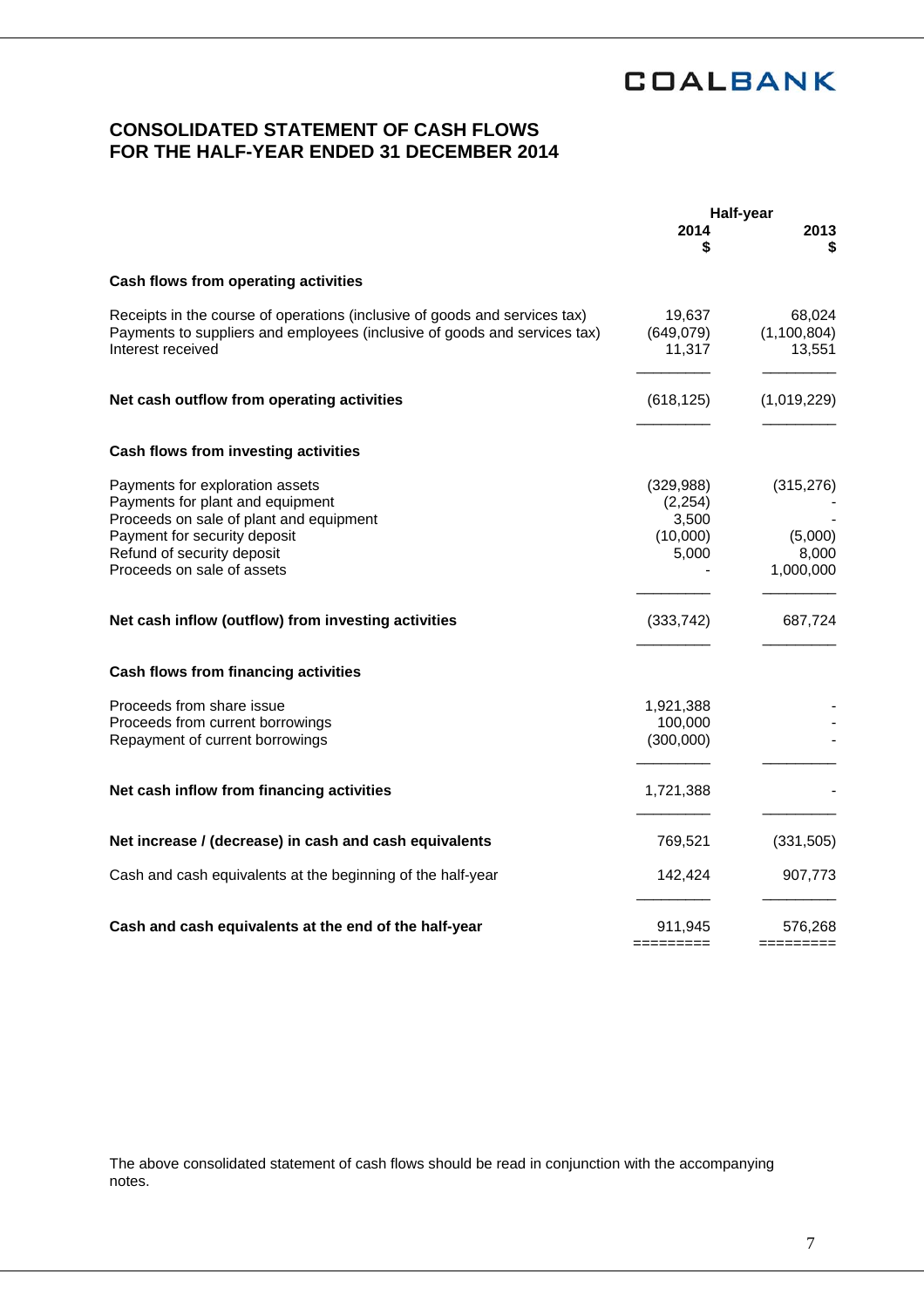# **NOTES TO THE FINANCIAL STATEMENTS FOR THE HALF-YEAR ENDED 31 DECEMBER 2014**

## **Note 1 Summary of significant accounting policies**

This condensed consolidated interim financial report for the half-year reporting period ended 31 December 2014 has been prepared in accordance with Accounting Standard AASB 134 *Interim Financial Reporting*  and the *Corporations Act 2001*.

This consolidated interim financial report does not include all the notes of the type normally included in an annual financial report. Accordingly, this report is to be read in conjunction with the annual report for the year ended 30 June 2014 and any public announcements made by COALBANK Limited during the interim reporting period in accordance with the continuous disclosure requirements of the *Corporations Act 2001*.

The accounting policies and methods of computation adopted are the same as those of the most recent annual financial statements. New and revised standards have been issued by the AASB and are effective for the half-year. No significant adjustments have been made on adoption of the standard.

The financial statements have been prepared on the going concern basis, which contemplates continuity of normal business activities and realisation of assets and liabilities in the normal course of business.

#### **Going concern**

The financial statements have been prepared on the going concern basis, which contemplates continuity of normal business activities and the realisation of assets and settlement of liabilities in the normal course of business.

As disclosed in the financial statements, the Group recorded a loss from continuing operations of \$3,800,426 after expensing \$3,095,403 (2013 \$Nil) of capitalised exploration expenditure. This compares with a profit (including the one-off profit from discontinued operations as referred to in note 12) of \$446,559 in 2013. The Group also has net current liabilities of \$1,062,949 (2014: \$1,950,374). This is primarily due to \$2,000,000 of convertible notes held by Treasure Wheel Global Ltd. The Directors have received representations from this party that it will elect to convert all notes to equity subject to approval by shareholders.

The write-off of capitalised exploration expenditure recognises the continuing process undertaken by the Group to rationalise holding costs in areas where coal project development would be very long term in the current industry environment.

The Group had net cash outflows from operating activities of \$618,125 (2013: \$1,019,229) for the half-year ended 31 December 2014, but also raised \$1,921,388 from a placement resulting in a net increase in cash of \$769,521 during the period.

The Group also has expenditure commitments of \$2,481,000 (2013: \$4,827,917) as detailed in Note 9.

The Directors acknowledge that, as in the prior year, to continue the exploration and development of the Group's exploration projects, the budgeted cash flows from operating and investing activities for the future will necessitate further capital raising. In the event that the Group is unable to raise future funding requirements and/or should shareholders not approve the issue of shares necessary to convert the \$2,000,000 convertible note, there exists a material uncertainty that may cast significant doubt on the Group's ability to continue as a going concern with the result that the Group may be required to realise their assets at amounts different to those currently recognised, settle liabilities other than in the ordinary course of business and make provisions for costs which may arise as a result of cessation or curtailment of normal business operations.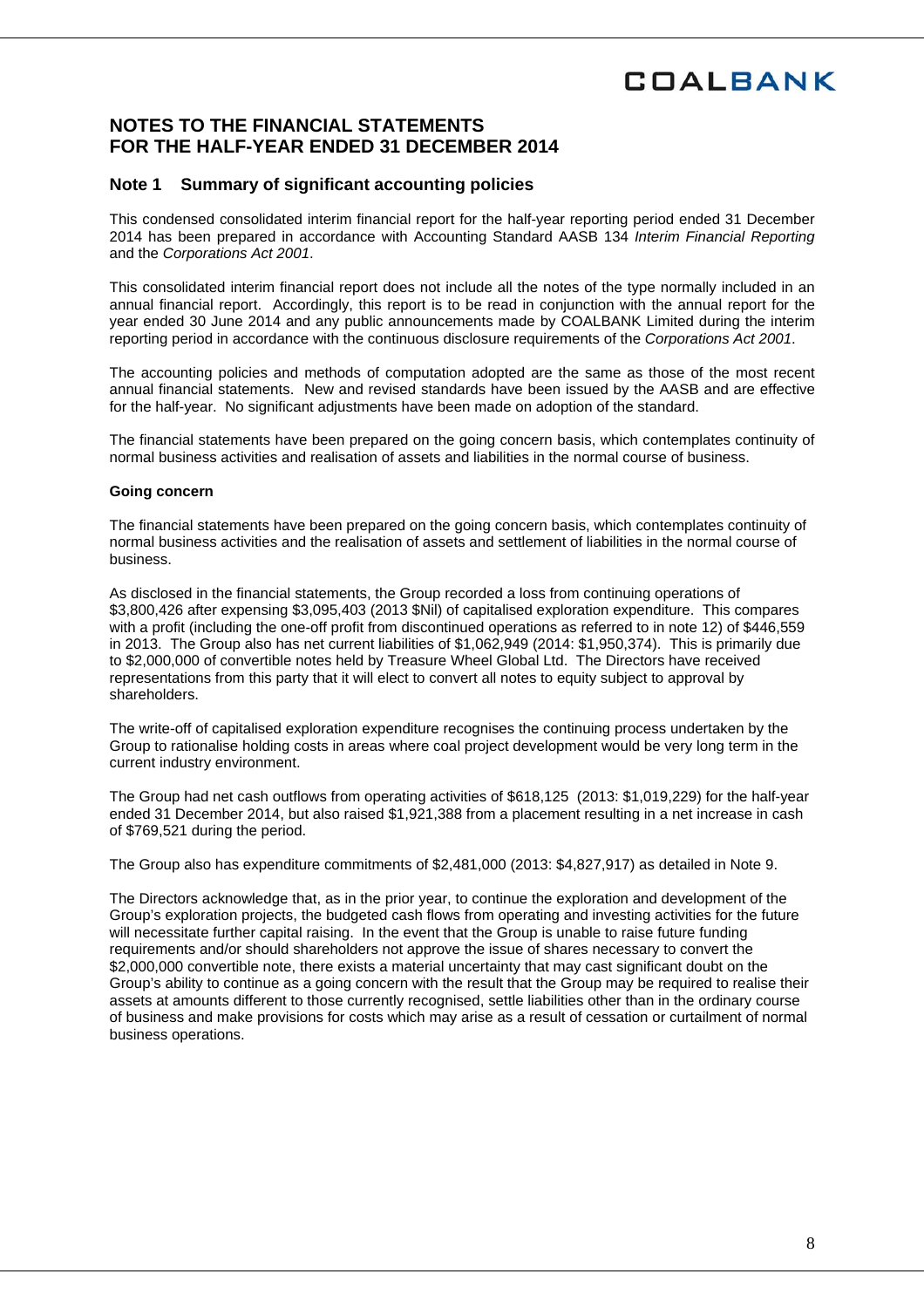## **NOTES TO THE FINANCIAL STATEMENTS FOR THE HALF-YEAR ENDED 31 DECEMBER 2014**

## **Note 2 Segment information**

#### **Description of segments**

The Group has identified its operating segments based on the internal reports that are reviewed and used by the Board of Directors in assessing performance and determining the allocation of resources. The Board of Directors carries out the role and is therefore the Chief Operating Decision Maker.

The Group is managed primarily on the basis of product category having different risk profiles and performance assessment criteria. Operating segments are therefore determined on this basis.

Prior to the beginning of the current half-year, the consolidated entity disposed of its mineral projects and therefore consists solely of one segment, being coal exploration.

### **Note 3 Profit (loss) for the half-year**

|                                                                                                                                                     | Half-year           |                            |
|-----------------------------------------------------------------------------------------------------------------------------------------------------|---------------------|----------------------------|
| Profit (loss) for the half-year includes the following items:                                                                                       | 2014<br>\$          | 2013<br>\$                 |
| <b>Expenses</b>                                                                                                                                     |                     |                            |
| <b>Exploration Expenditure expensed</b><br>Costs associated with potential acquisitions                                                             | 3,095,403<br>70.640 |                            |
| Finance costs<br>Unwinding of issue costs financial liabilities not at fair value through<br>profit or loss<br>Interest paid<br>Cost of refinancing | 96,486<br>45,838    | 67,581<br>(706)<br>100,000 |
| Finance costs expensed                                                                                                                              | 142,324             | 166,875                    |

## **Note 4 Fair Value of Financial Instruments**

*Recurring Fair Value Measurements* 

No financial instruments are subject to recurring fair value measurement as at the end of the reporting period.

Due to their short term nature, the carrying amounts of current receivables, and current payables is assumed to approximate their fair value.

The Available for Sale Financial Assets, represent shares in an unlisted public company, Sierra Oil Limited, and as such their fair value is not disclosed as it cannot be determined reliably as there is no active market. The intention at this stage is to not dispose of the shares. The carrying amount of the shares is \$Nil (June 2014: \$Nil).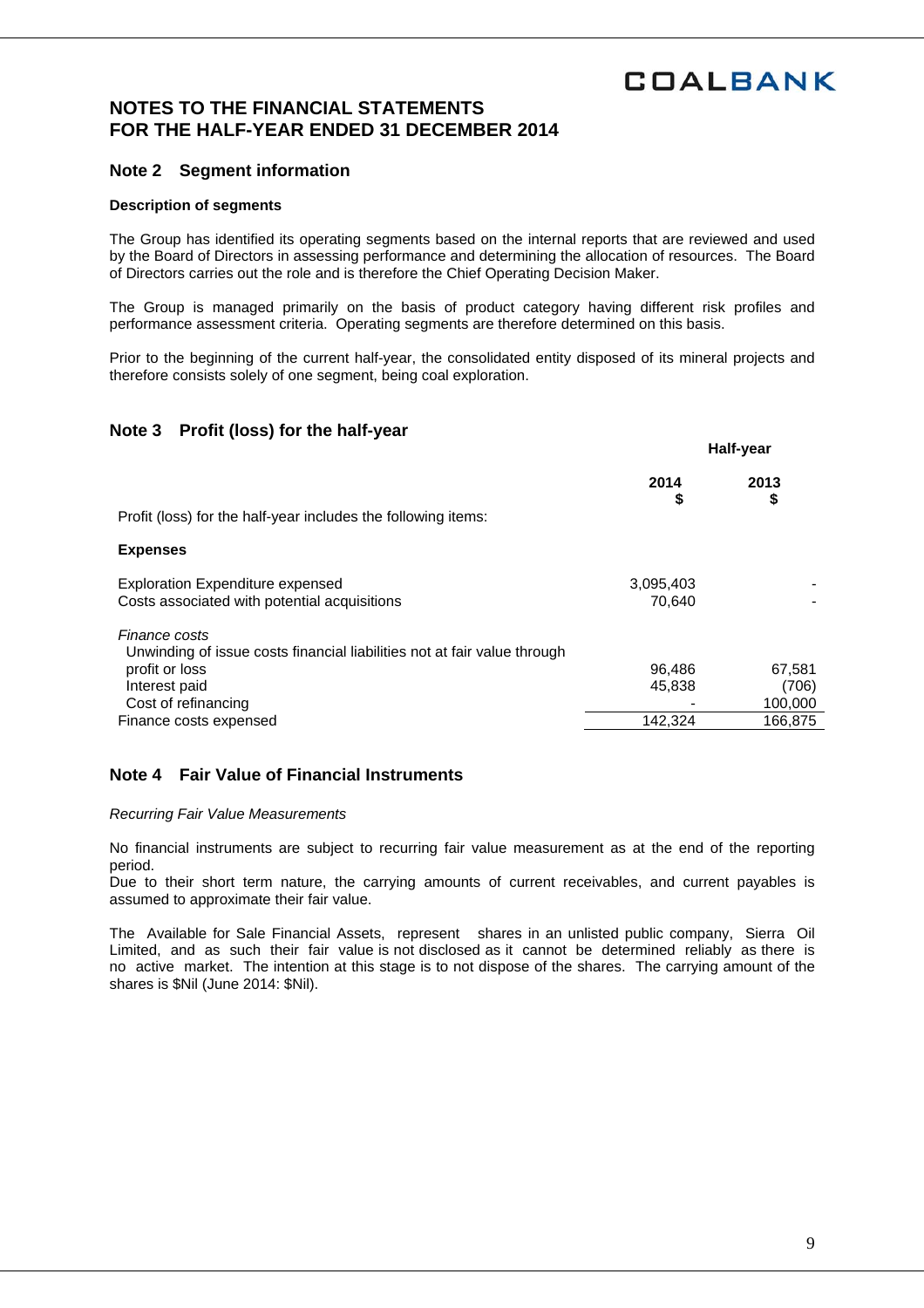## **NOTES TO THE FINANCIAL STATEMENTS FOR THE HALF-YEAR ENDED 31 DECEMBER 2014**

### **Note 5 Non-current assets - Exploration and evaluation assets**

|                                                                                                                                        | 31 December<br>2014<br>\$            | 30 June<br>2014<br>S                            |
|----------------------------------------------------------------------------------------------------------------------------------------|--------------------------------------|-------------------------------------------------|
| Exploration phase costs – at cost                                                                                                      | 17,051,337                           | 19,981,991                                      |
| The capitalised exploration assets carried forward above has been<br>determined as follows:                                            |                                      |                                                 |
| Balance at the beginning of the year<br>Expenditure incurred during the year<br>Disposal of subsidiary<br><b>Exploration abandoned</b> | 19,810,991<br>335.749<br>(3,095,403) | 20,005,214<br>524.222<br>(634, 445)<br>(84,000) |
| Balance at the end of the year                                                                                                         | 17.051.337                           | 19.810.991                                      |

The ultimate recoupment of costs carried forward for exploration assets is dependent upon the successful development and commercial exploitation or alternatively sale of the interests in the tenements.

The write-off of capitalised exploration expenditure recognises the continuing process undertaken by the Group to rationalise holding costs in areas where cola project development would be very long term in the current industry environment.

### **Note 6 Non-current liabilities – Other financial liabilities**

|                             | 31 December<br>2014 | 30 June<br>2014<br>\$ |
|-----------------------------|---------------------|-----------------------|
| Other financial liabilities | 1,500,000           | 1,500,000             |
|                             |                     |                       |

The Group has agreements with Oliver Lennox-King (Lennox-King), whereby Lennox-King has paid a net \$1.5 million to the Group and in return the Group has agreed to pay Lennox-King a royalty equal to 1% of the gross value of coal sold from the tenements currently held by the Group, in the areas of the Moreton Energy Coal Project in the Clarence-Moreton Basis and the Tambo Coal & Gas Project in the Upper Surat Basin. The liability was initially recognised at fair value. Post initial recognition, the financial liability is accounted for in accordance with the Group policy for financial instruments set out in Note 1(o) of the 30 June 2014 Annual Report.

The royalty is only payable in the event of future production of coal.

There has been no movement in the balance of the liability. The Group has assessed that the fair value at the time of the initial transaction, which was at arm's length, remains a reasonable assessment of the fair value at 31 December 2014 as no changes in the underlying circumstances have occurred since. The fair value would be Level 3 in the hierarchy.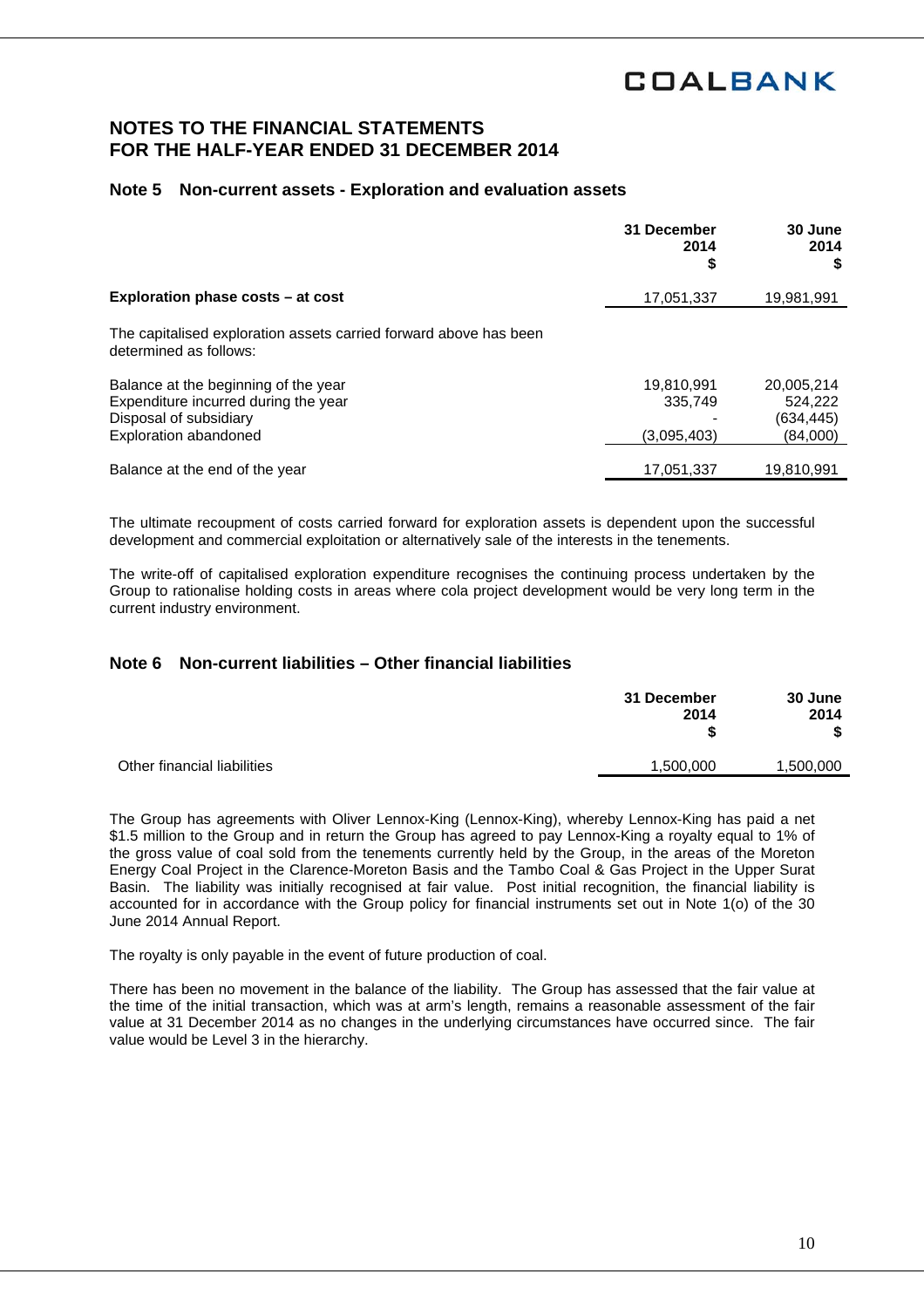2,000,000 2,103,513

## **NOTES TO THE FINANCIAL STATEMENTS FOR THE HALF-YEAR ENDED 31 DECEMBER 2014**

## **Note 7 Current Liabilities – Borrowings**

|                                                           | 31 December<br>2014 | 30 June<br>2014      |
|-----------------------------------------------------------|---------------------|----------------------|
| The carrying value of Convertible bonds are disclosed as: |                     |                      |
| <b>Borrowings</b><br>Convertible Note                     | 2,000,000           | 200,000<br>1,903,513 |

On 13 November 2014 the group's convertible note that had been issued for \$2,000,000 matured. The noteholder, Treasure Wheel Global Limited, has elected to convert the note into 133,333,333 ordinary shares in the parent entity, subject to shareholder approval. The note has been accruing interest at 15% from 13 November 2014 until conversion is approved by shareholders.

| <b>Borrowings</b>                                    | 31 December<br>2014<br>\$ | 30 June 2014<br>P    |
|------------------------------------------------------|---------------------------|----------------------|
| Face value of notes issued                           | 2,000,000                 | 2,000,000            |
| Other equity securities - value of conversion rights | (260, 870)                | (260,870)            |
| Issue costs<br>Unwinding of discount                 | 1,739,130<br>260,870      | 1,739,130<br>164,383 |
| Current liability                                    | 2,000,000                 | 1,903,513            |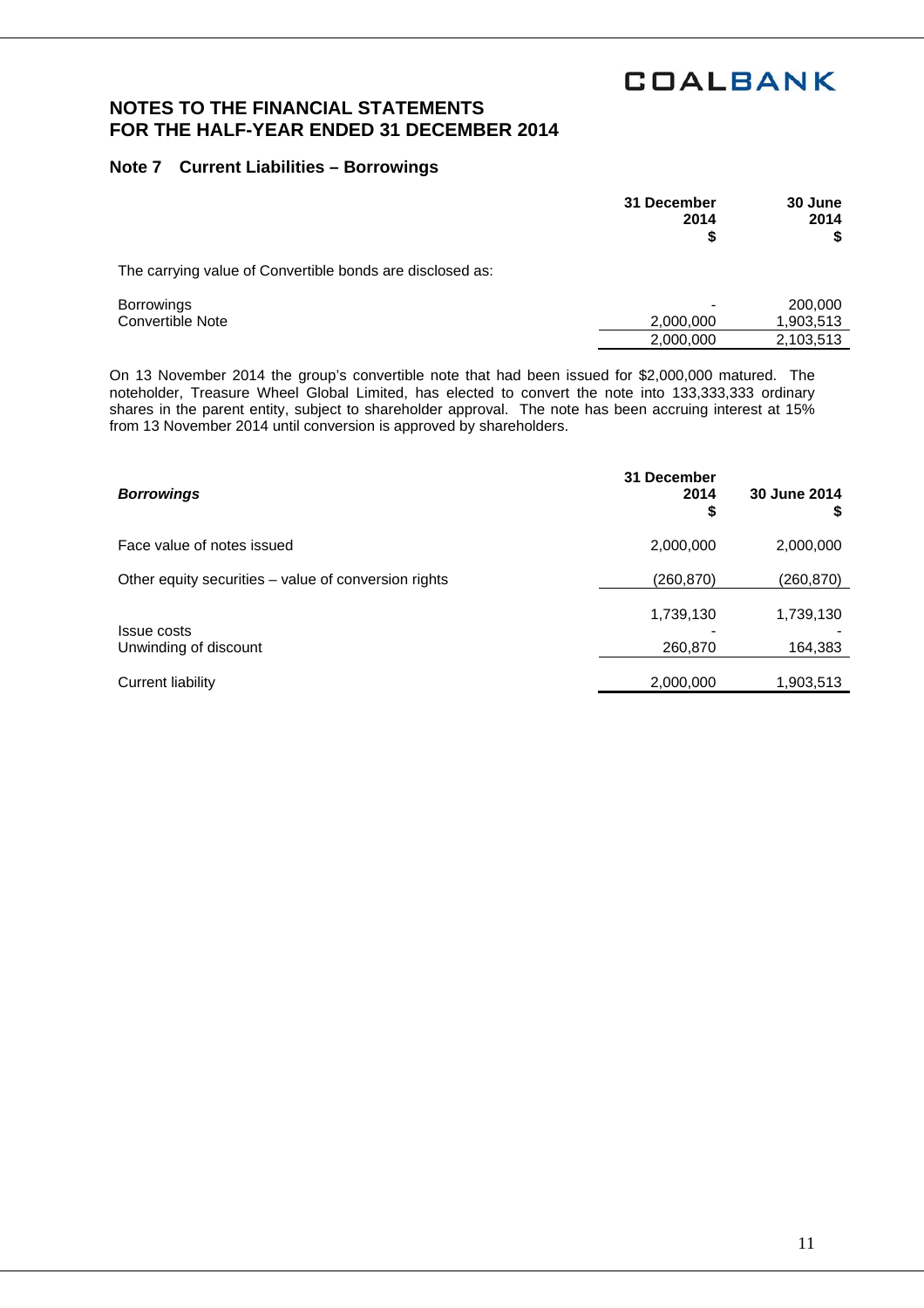- - -

(47,000,000)

- (47,000,000)

## **NOTES TO THE FINANCIAL STATEMENTS FOR THE HALF-YEAR ENDED 31 DECEMBER 2014**

## **Note 8 Equity securities issued**

|                                                 | Half-year      | Half-year      |           |                |
|-------------------------------------------------|----------------|----------------|-----------|----------------|
|                                                 | 2014           | 2013           | 2014      | 2013           |
|                                                 | <b>Shares</b>  | <b>Shares</b>  | \$        | \$             |
| Issues of ordinary shares during the half-year  |                |                |           |                |
| Shares issued to sophisticated investors        | 128,093,700    |                | 1,921,388 |                |
| Shares issued under share purchase plan         |                |                |           |                |
| Shares issued on exercise of performance rights | $\blacksquare$ | 8,250,000      |           |                |
| Value of conversion rights - Convertible notes  |                |                |           | 260,870        |
| Share issue expenses                            |                |                |           |                |
| Net increase in contributed equity              | 128,093,700    | 8,250,000      | 1,921,388 | 260,870        |
|                                                 |                |                |           |                |
|                                                 |                | 2014           | Half-year | 2013           |
|                                                 |                | <b>Options</b> |           | <b>Options</b> |

**Movement in options during the half-year**  Options exercised Options lapsed

## **Note 9 Commitments for expenditure**

|                                                                   | 31 December<br>2014 | 30 June<br>2014<br>S. |
|-------------------------------------------------------------------|---------------------|-----------------------|
|                                                                   |                     |                       |
|                                                                   |                     |                       |
| <b>Exploration commitments</b>                                    |                     |                       |
| Commitments as at 31 December 2014 for payments under exploration |                     |                       |
| permits for minerals in existence at the reporting date but not   |                     |                       |
| recognised as liabilities is as follows:                          | 2.481.000           | 4.332.500             |

So as to maintain current rights to tenure of various exploration tenements, the Group will be required to outlay amounts in respect of tenement exploration expenditure commitments. These outlays, which arise in relation to granted tenements are noted above. The outlays may be varied from time to time, subject to approval of the relevant government departments, and may be relieved if a tenement is relinquished.

Exploration commitments are calculated on the assumption that each of the tenements will be held for its full term. However, commitments may decrease materially as exploration advances and ground that is shown to be unprospective is progressively surrendered. Expenditure commitments on prospective ground will be met out of existing funds, joint ventures, farm-outs, and new capital raisings.

### **Note 10 Contingent liabilities**

There have been no changes in contingent liabilities or contingent assets since the end of the previous annual reporting period.

## **Note 11 Events subsequent to reporting date**

During the half year, Coalbank entered into a binding Terms Sheet with Zedemar Holdings Pty Ltd, a privately owned company to acquire a 100% interest in ML 4712, known as Ebenezer Mine together with its associated assets and MDL 172.

The Company has conducted and continues to undertake due diligence activities in respect of this potential acquisition. Although the conditions precedent were not satisfied by the agreed date, subsequent to the end of the reporting date Coalbank has secured a non-exclusive extension to June 2015, during which to complete the conditions precedent to settlement.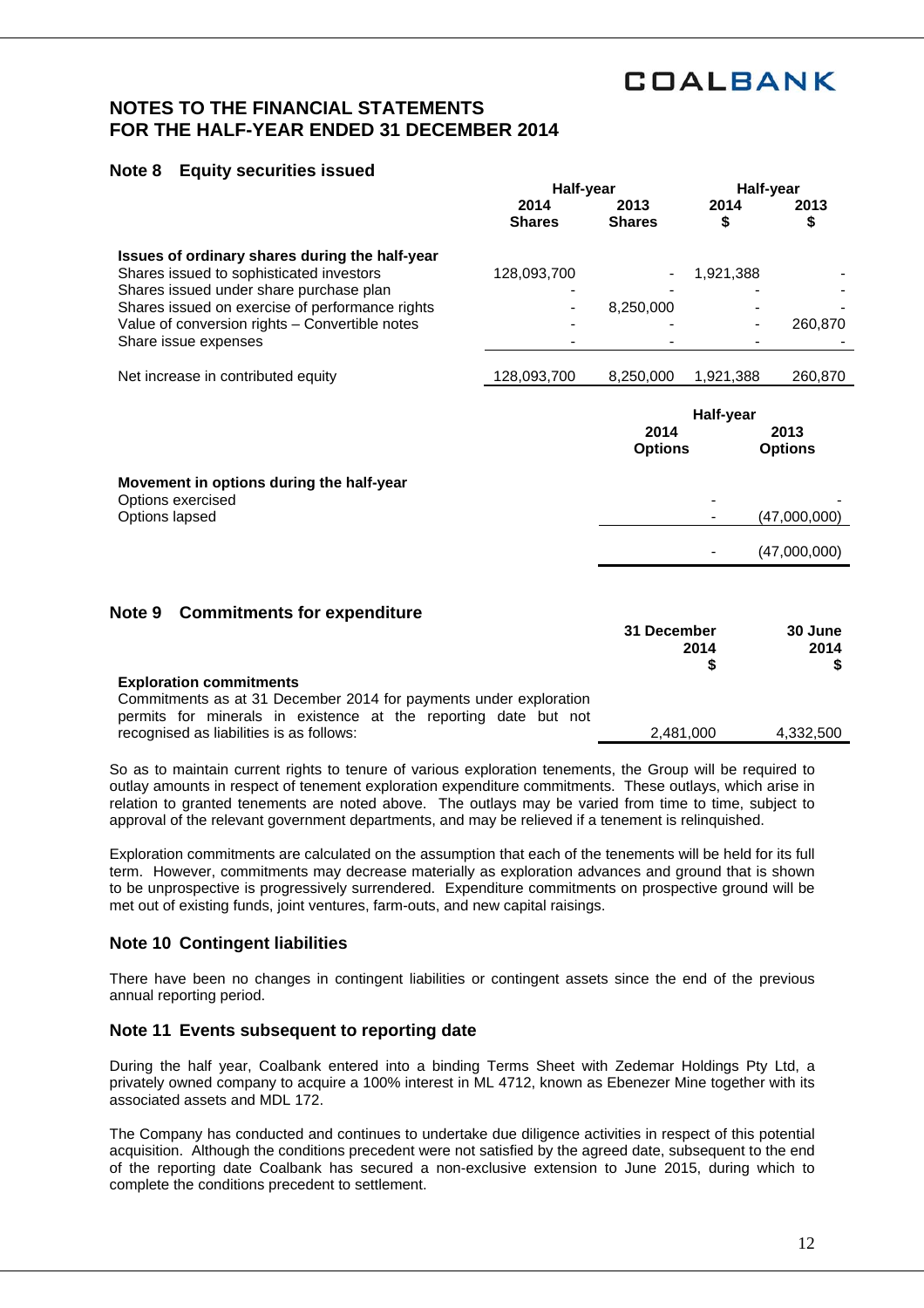## **NOTES TO THE FINANCIAL STATEMENTS FOR THE HALF-YEAR ENDED 31 DECEMBER 2014**

## **Note 12 Discontinued operation**

### **(a) Description**

On 20 November 2013 the Group disposed of its wholly owned subsidiary, Harvest Metals Pty Ltd, along with its Biloela South, Coalbank South and Chinchilla East EPC's to Treasure Wheel Global Limited for \$2,000,000.

Financial information relating to the assets sold for the period to the date of disposal is set out below.

#### **(b) Financial performance and cash flow information**

The financial performance and cash flow information presented are for the period ended 20 November 2013.

|                                                            | <b>Half Year</b> | Period ended 20<br>November 2013 |
|------------------------------------------------------------|------------------|----------------------------------|
|                                                            | 2014             |                                  |
|                                                            |                  | \$                               |
| Revenue                                                    |                  |                                  |
| Operating expenses                                         |                  |                                  |
| (Loss) /profit before income tax                           |                  |                                  |
| Income tax expense/(credit)                                |                  |                                  |
| (Loss) / profit after income tax of discontinued operation |                  |                                  |
| Profit on disposal before income tax                       |                  | 1,335,555                        |
| Income tax expense                                         |                  |                                  |
| Profit on disposal after income tax                        |                  | 1,335,555                        |
|                                                            |                  |                                  |
| <b>Profit from discontinued operation</b>                  |                  | 1,335,555                        |

|                                                     | <b>Half Year</b><br>2014 | <b>Period ended 20</b><br>November 2013 |
|-----------------------------------------------------|--------------------------|-----------------------------------------|
|                                                     |                          |                                         |
| Net cash inflow (outflow) from ordinary activities  |                          |                                         |
| Net cash inflow (outflow) from investing activities |                          | 18.501                                  |
| Net cash inflow (outflow) from financing activities |                          |                                         |
| Net increase in cash generated by the division      |                          | 18.501                                  |
|                                                     |                          |                                         |

#### **(c) Carrying amounts of assets and liabilities**

The carrying amounts of assets and liabilities as at 20 November 2013 were:

|                             | 20 November<br>2013 |
|-----------------------------|---------------------|
|                             |                     |
| <b>Exploration assets</b>   | 639,445             |
| Security deposits           | 25,000              |
| <b>Total assets</b>         | 664,445             |
| Other financial liabilities |                     |
| <b>Total liabilities</b>    |                     |
| <b>Net assets</b>           | 664,445             |
|                             |                     |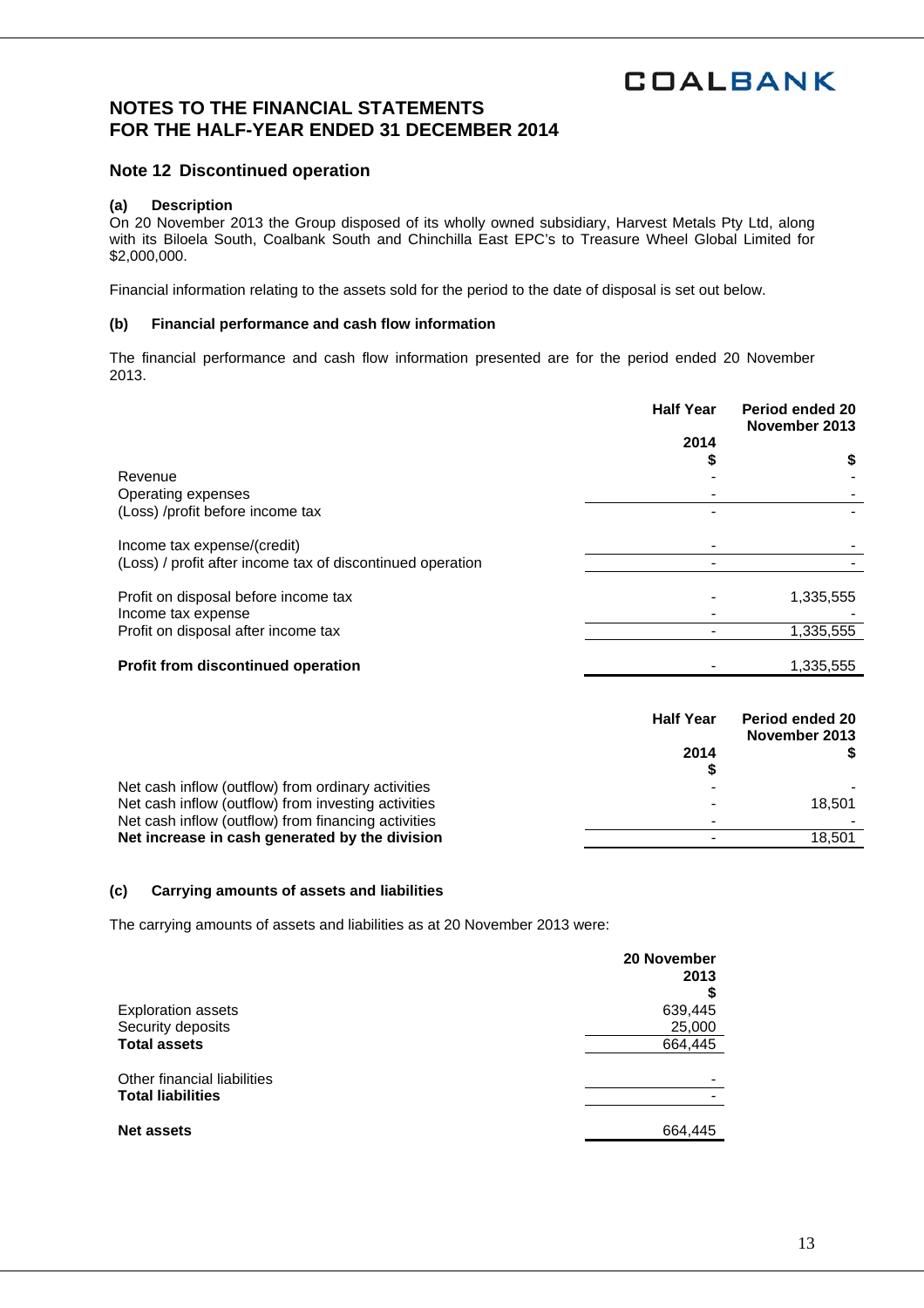#### **NOTES TO THE FINANCIAL STATEMENTS FOR THE HALF-YEAR ENDED 31 DECEMBER 2014**

# **Note 12 Discontinued operation (continued)**

## **(d) Details of the sale of the division**

|                                       | Half-year |           |
|---------------------------------------|-----------|-----------|
|                                       | 2014      | 2013<br>S |
| Consideration received or receivable: |           |           |
| Cash                                  |           | 2,000,000 |
| Total disposal consideration          |           | 2,000,000 |
| Costs associated with the sale        |           |           |
| Carrying amount of net assets sold    |           | 664,445   |
| Profit on sale before income tax      |           | 1,335,555 |
| Income tax expense                    |           |           |
| Profit on sale after income tax       |           | 1,335,555 |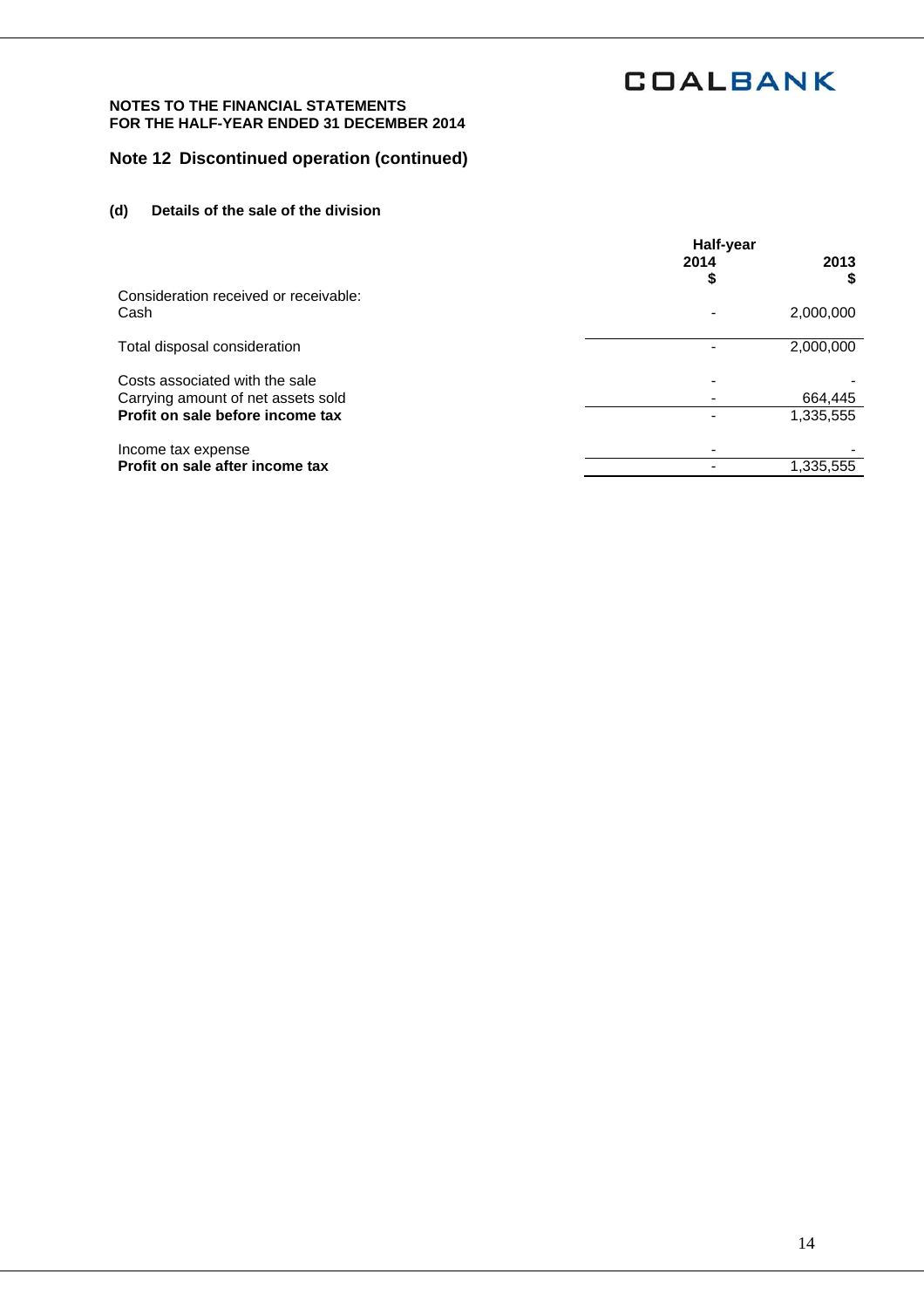## **DIRECTORS' DECLARATION**

In the directors' opinion:

- (a) the attached financial statements and notes are in accordance with the *Corporations Act 2001,* including:
	- (i) complying with Accounting Standard AASB 134 Interim Financial Reporting, the *Corporations Regulations 2001* and other mandatory professional reporting requirements, and
	- (ii) giving a true and fair view of the group's financial position as at 31 December 2014 and of its performance for the half-year ended on that date, and
- (b) there are reasonable grounds to believe that COALBANK Limited will be able to pay its debts as and when they become due and payable.

This declaration is made in accordance with a resolution of the directors.

celesting 8

A Chan Chairman

Brisbane 13 March 2015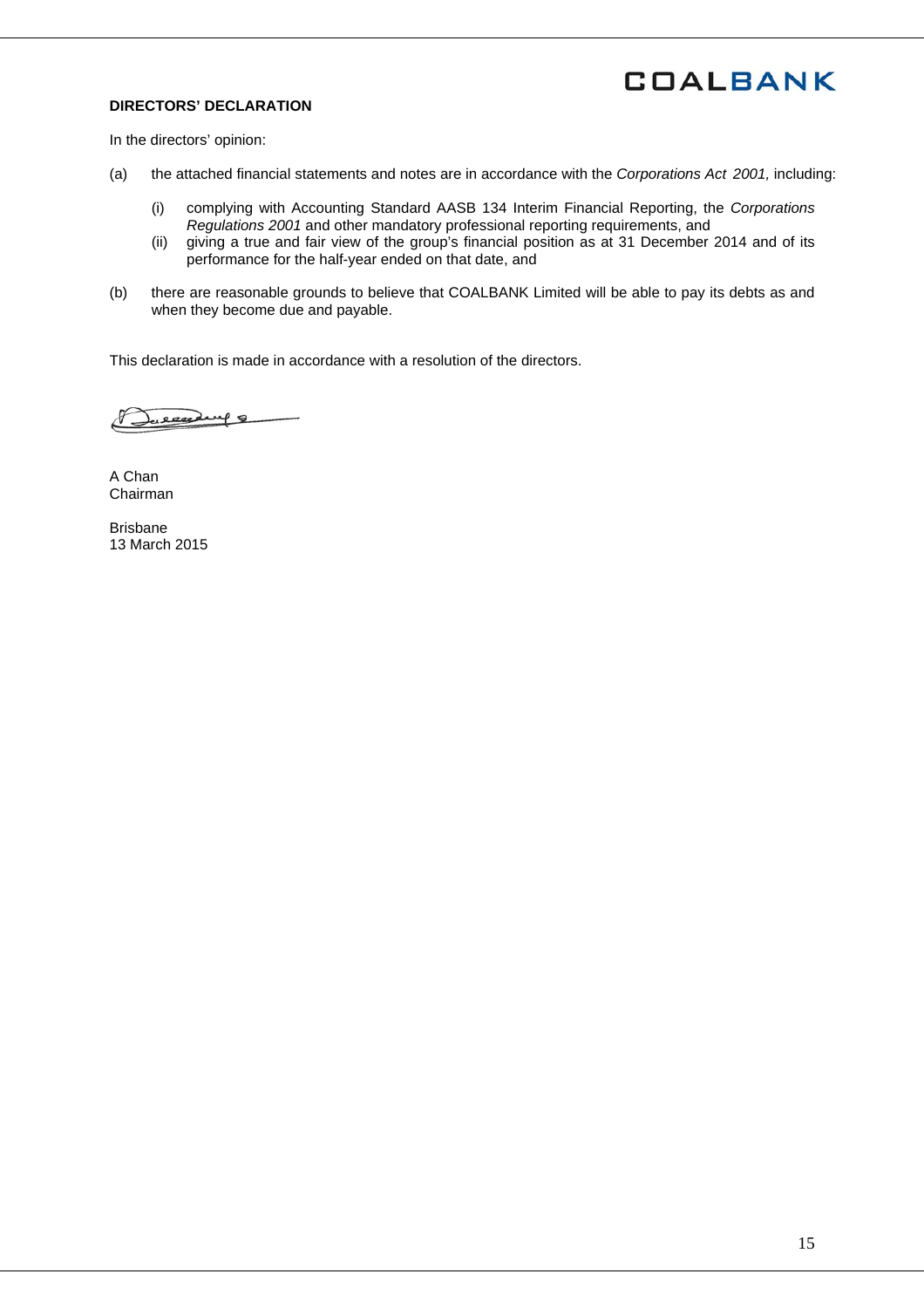

Level 10, 12 Creek St Brisbane QLD 4000 GPO Box 457 Brisbane QLD 4001 Australia

# **INDEPENDENT AUDITOR'S REVIEW REPORT**

To the members of Coalbank Limited

# **Report on the Half-Year Financial Report**

We have reviewed the accompanying half-year financial report of Coalbank Limited, which comprises the consolidated balance sheet as at 31 December 2014, the consolidated statement of profit or loss and other comprehensive income, the consolidated statement of changes in equity and the consolidated statement of cash flows for the half-year ended on that date, notes comprising a statement of accounting policies and other explanatory information, and the directors' declaration of the consolidated entity comprising the company and the entities it controlled at the half-year's end or from time to time during the half-year.

## **Directors' Responsibility for the Half-Year Financial Report**

The directors of the company are responsible for the preparation of the half-year financial report that gives a true and fair view in accordance with Australian Accounting Standards and the *Corporations Act 2001* and for such internal control as the directors determine is necessary to enable the preparation of the half-year financial report that is free from material misstatement, whether due to fraud or error.

### **Auditor's Responsibility**

Our responsibility is to express a conclusion on the half-year financial report based on our review. We conducted our review in accordance with Auditing Standard on Review Engagements ASRE 2410 *Review of a Financial Report Performed by the Independent Auditor of the Entity*, in order to state whether, on the basis of the procedures described, we have become aware of any matter that makes us believe that the half-year financial report is not in accordance with the *Corporations Act 2001* including: giving a true and fair view of the consolidated entity's financial position as at 31 December 2014 and its performance for the half-year ended on that date; and complying with Accounting Standard AASB 134 *Interim Financial Reporting* and the *Corporations Regulations 2001*. As the auditor of Coalbank Limited, ASRE 2410 requires that we comply with the ethical requirements relevant to the audit of the annual financial report.

A review of a half-year financial report consists of making enquiries, primarily of persons responsible for financial and accounting matters, and applying analytical and other review procedures. A review is substantially less in scope than an audit conducted in accordance with Australian Auditing Standards and consequently does not enable us to obtain assurance that we would become aware of all significant matters that might be identified in an audit. Accordingly, we do not express an audit opinion.

### **Independence**

In conducting our review, we have complied with the independence requirements of the *Corporations Act 2001*. We confirm that the independence declaration required by the *Corporations Act 2001,* which has been given to the directors of Coalbank Limited, would be in the same terms if given to the directors as at the time of this auditor's review report.